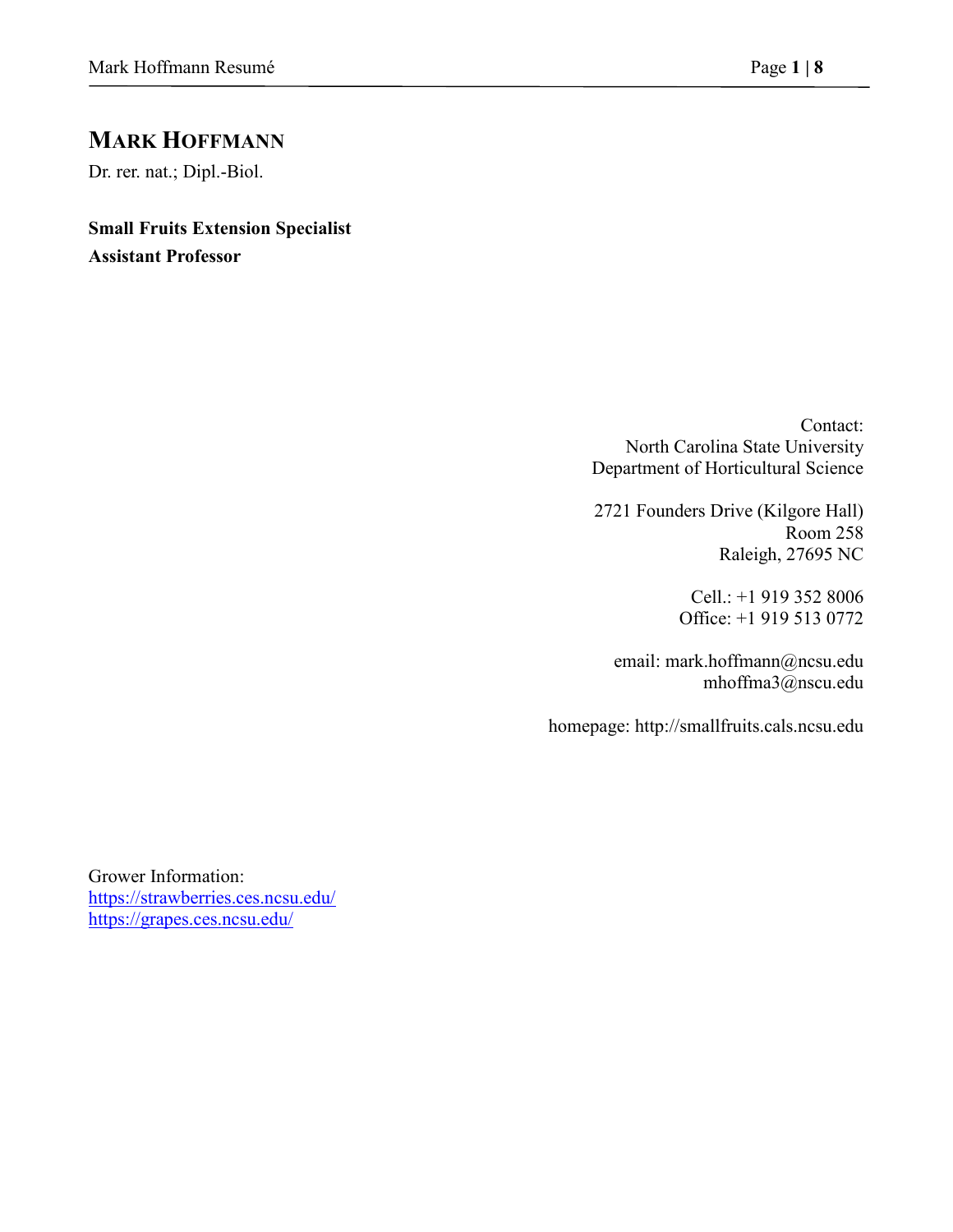# **APPOINTMENTS**

| Since July 2017 | <b>Small Fruits Extension Specialist and Assistant Professor, North Carolina</b><br><b>State University, Department of Horticultural Sciences</b>                                                                                                             |
|-----------------|---------------------------------------------------------------------------------------------------------------------------------------------------------------------------------------------------------------------------------------------------------------|
| $2015 - 2017$   | Post Doctoral Researcher, University of California Davis, Department of<br>Plant Sciences, USDA Research Station, Salinas, CA (PI: Steven Fennimore).<br>Soil-borne Pest and Weed Control and Soil Management in Strawberries with<br>Steam and AITC          |
| $2013 - 2014$   | Post Doctoral Researcher, University of Florida, Department of<br>Nematology and Entomology, CREC, Lake Alfred, FL (PI: Kirsten Pelz-<br>Stelinski). Behavior of Diaphorina citri (Asian Citrus Psyllid) and<br>possibilities of endosymbiotic vector control |
| $2010 - 2012$   | Research Assistant, University of Geisenheim (Germany), Department of<br>Grapevine Breeding, Geisenheim, Germany (PI: Ernst Ruehl). Distribution<br>and control of grape root rot (Roesleria subterranea) in Germany                                          |

# **EDUCATION**

| $2006 - 2011$ | Dissertation Dr. rer. nat. (magna cum laude), University of Mainz<br>(Germany), Department of Zoology<br>Development of a Field Method to Assess Root Parasites of Woody Plants -<br>Ecological Analyzes of the Grapevine - Phylloxera Interaction |
|---------------|----------------------------------------------------------------------------------------------------------------------------------------------------------------------------------------------------------------------------------------------------|
|               | Advisors: Prof. Dr. Eisenbeis (Entomology), Dr. Lars Huber                                                                                                                                                                                         |
|               | Other committee members:<br>Prof. Dr. Foitzik (Ecology and Evolution)<br>Prof. Dr. Rothe (Plant Physiology)<br>Prof. Dr. Ruehl (Grapevine Breeding, University Geisenheim).                                                                        |
| $2006 - 2010$ | Economic and Employment Law (3.0), University of Hagen (Germany)<br>(avocational), Department of Law                                                                                                                                               |
| $2002 - 2005$ | Diploma Biologist (1.3), University of Mainz (Germany), Department of<br>Zoology<br>In-vitro assessment of the antagonistic potential of Pantoea agglomerans<br>related bacterium (PARB) and Roesleria subterranea against soil fungal flora       |
|               | Advisors: Prof. Dr. Eisenbeis (Entomology), Dr. Lars Huber                                                                                                                                                                                         |
|               | Exams:<br>Zoology 1.3 (Prof. Dr. Eisenbeis)<br>Geography 1.0 (Prof. Dr. Grunert)<br>Botany 1.7 (Prof. Dr. Rothe)                                                                                                                                   |
| $1998 - 2000$ | Undergraduate Biology (2.0), University of Mainz (Germany)                                                                                                                                                                                         |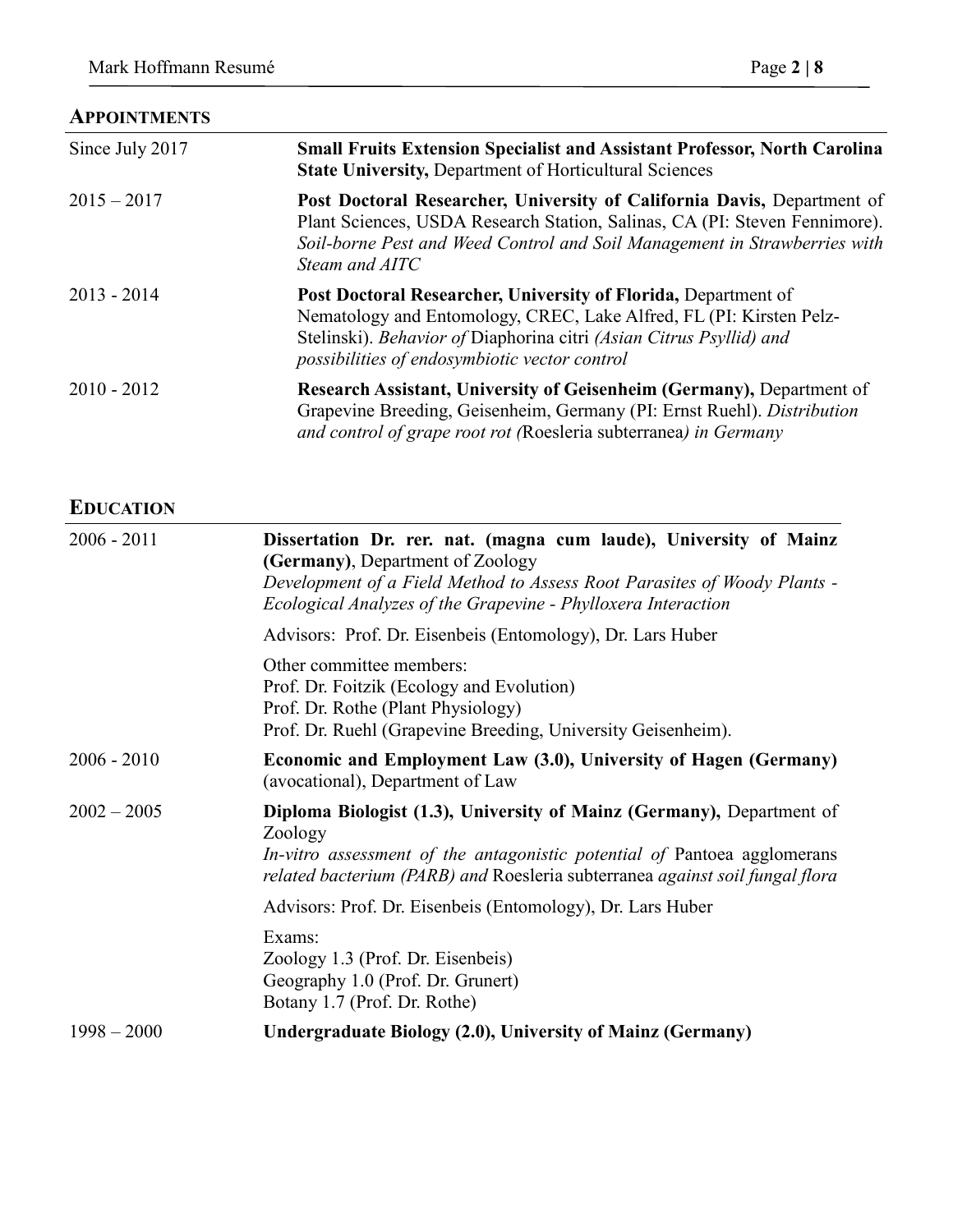## **PUBLICATIONS**

## **Peer-Reviewed:**

## *2017:*

**Hoffmann, M.** and Fennimore, S.A. 2017: A Soil Probe System to Evaluate Weed Seed Survival in Soil Disinfestation Trials. *Weed Technology* (accepted).

**Hoffmann, M., Barbella, A.\***, Miller, T., Dorn, N., Greene, I., Rachuy, J., Koike, S., Martin, F., Goodhue, R., Broome, J. and Fennimore, S. 2017: Weed and Pathogen Control with Steam in California Strawberry Production. \*shared first authorship. *Acta Horticulturae* DOI: [10.17660/ActaHortic.2017.1156.88](https://doi.org/10.17660/ActaHortic.2017.1156.88)

#### *2016:*

Chu, C.C., Gill, T.A., **Hoffmann, M.**, Pelz-Stelinski, K.S. 2016: Inter-population variability of endosymbiont densities in the Asian citrus psyllid (*Diaphorina citri* Kuwayama). *Microbial Ecology* 71(4), 999-1007.

**Hoffmann, M.,** Ruehl, E.H., Eisenbeis, G. and Huber, L. 2016: The grape root as habitat: overwintering and population dynamics of grape phylloxera (*Daktulosphaira vitifoliae* Fitch) in temperate climate viticulture. *Australian Journal of Grape and Wine Research* 22(1), 271-278.

## *2015:*

**Hoffmann, M.,** Ruehl, E.H., Eisenbeis, G. and Huber, L. 2015: Indications for rootstock related ecological preferences of grape phylloxera (*Daktulosphaira vitifoliae* Fitch). *Vitis* 54, 137-142.

**Martini, X., Hoffmann, M.\***, Coy, M.R., Stelinski, L.L. and Pelz-Stelinski, K.S. 2015: Infection of an Insect Vector with a Bacterial Plant Pathogen increases its Prospensity for Disperal.\* shared first authorship. *PLOS one* 10(6):e0129373.

#### *2014:*

**Hoffmann, M.,** Coy, M.R., Kingdom Gibbard, H.N. and Pelz-Stelinski, K.S. 2014. Spatial patterns of relative *Wolbachia* abundance in populations of the Asian Citrus Psyllid, *Diaphorina citri* (Hemiptera: Psyllidae). *Environmental Entomology*.43(5), 1215-1222.

Coy, M.R., **Hoffmann, M**., Kingdom Gibbard, H.N., Kuhns, E., Pelz-Stelinski, K.S. and Stelinski, L.L. 2014. Nested-quantitative PCR approach with improved specificity for the detection of low titer levels of *Candidatus* Liberibacter asiaticus in the Asian Citrus Psylild, *Diaphorina citri* (Kuwayama). *Journal of Microbial Methods* 102, 15-22.

#### *Before 2014:*

**Hoffmann, M.**, Ruehl, E.H., Huber, L., Kirchmair, M. and Eisenbeis, G. 2011. A scanner based method to assess and predict grape root infesting parasites in field. *Acta Horticulturae* 904, 101-110.

Kirchmair, M., Neuhauser, S., Strasser, H., Voloshchuk, N, **Hoffmann, M.** and Huber, L. 2009.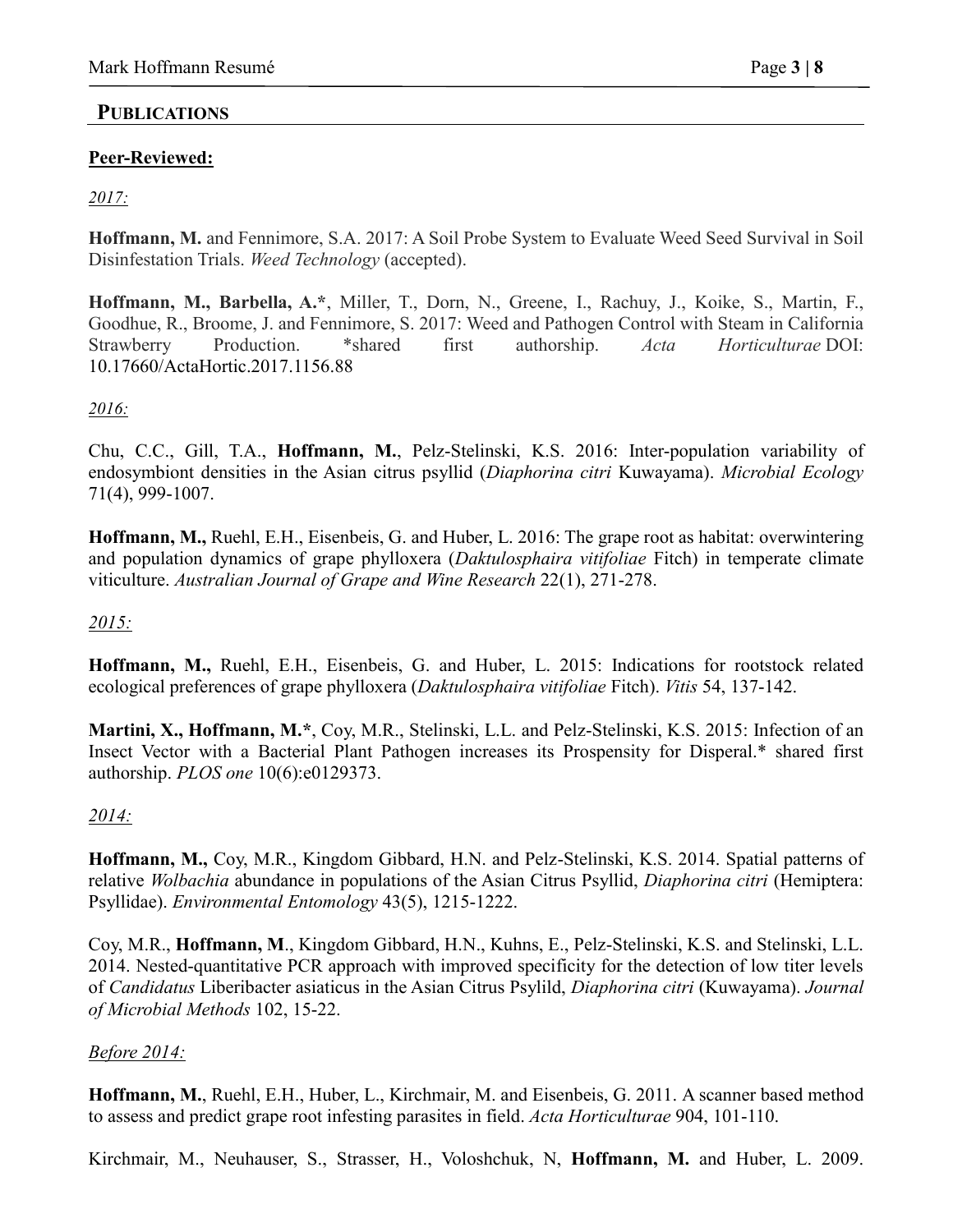Biological Control of Grape Phylloxera – a historical review and future prospects. *Acta Horticulturae* 816, 13-17.

Huber, L., **Hoffmann, M.,** Ruehl.E.H. and Kirchmair, M. 2009. Disease supressiveness of vineyard soils infested with Grape Phylloxera. *Acta Horticulturae* 816, 41-51.

Kirchmair, M., **Hoffmann, M.,** Neuhauser, S., and Huber, L. 2006. Persistence of GranMet®, a *Metarhizium anisopliae* based product, in grape phylloxera infested vineyards. In: Enkerli, J. (ed): *IOBC wprs Bulletin*. 30(7), 137-142.

# **<u>Scientific Conferences:**</u>  $1 =$  speaker

Fennimore, S.A.<sup>1</sup>, Wilen, C., **Hoffmann, M.**, Gerik, J., Martin, F. and Stanghellini, M. 2016: Integrated Soil Disinfestation Systems for Flower and Strawberry. 23nd Annual International Research Conference on Methyl Bromide Alternatives and Emissions Reductions, 8-10 Nov. 2016, Orlando, FL.

**Hoffmann, M.<sup>1</sup>** , Barbella, A., Broome, J., Martin, F., Stangellhini, M., Asche, A., Vargas, G., Hodel, D., Goodhue, R., Ajwa, H. and Fennimore, S.A. 2016: Improvement and Integration of Field Scale Soil Pasteurization in California. 23nd Annual International Research Conference on Methyl Bromide Alternatives and Emissions Reductions, 8-10 Nov. 2016, Orlando, FL.

Hoffmann, M.<sup>1</sup>, Barbella, A., Miller, T., Rachuy, J., Dorn, N., Greene, I., Broome, J., Martin, F., Koike, S., Goodhue, R. and Fennimore, S.A. 2016: Weed and Pathogen Control with Steam in California Strawberry. 8th International Strawberry Symposium, 13-17 Aug. 2016, Quebec City, Quebec, Canada.

**Hoffmann, M.<sup>1</sup>** , Miller, T., Rachuy, J., Dorn, N., Greene, I., Broome, J., Barbella, A., Goodhue, R. and Fennimore, S. 2015: Soil Disinfestation with Steam in California Strawberry Production. 22nd Annual International Research Conference on Methyl Bromide Alternatives and Emissions Reductions, 8-11 Nov.2015,SanDiego,CA

Fennimore, S.A.<sup>1</sup>, Wilen, C., **Hoffmann, M.**, Gerik, J., Martin, F., Koike, S., Westerdahl, B. and Stanghellini, M. 2015: Fumigant & Non-fumigant Soil Disinfestation Systems for Flower & Strawberry. 22nd Annual International Research Conference on Methyl Bromide Alternatives and Emissions Reductions, 8-11 Nov. 2015, San Diego, CA

Martini, X.<sup>1</sup>, Hoffmann, M., Pelz-Stelinski, K.S. and Stelinski, L.L. 2015: Color morph and infection with *Candidatus* Liberibacter asiaticus influence flight capability and dispersal of the Asian citrus psyllids. 4th International Conference on HLB, 9-13 Feb. 2015, Orlando, FL, USA

Hoffmann, M., Russell, C.W., Coy, M. R., and Pelz-Stelinski, K.S.<sup>1</sup> 2015: Endosymbiotic control of the Asian Citrus Psyllid (ACP, *Diaphorina citri* (Hemiptera: Liviidae)): Diversity and Ecology of *Wolbachia* in Florida ACP populations. 4th International Conference on HLB, 9-13 Feb. 2015, Orlando,FL,USA

**Hoffmann, M.<sup>1</sup> ,** Coy, M.R., Russell, C.W., Gmitter, K.A. and Pelz-Stelinski, K.S. 2014: Diversity and Dynamics of *Wolbachia* in populations of *Diaphorina citri* (Hemiptera: Liviidae) in Florida. 62nd Meeting of the Entomological Society of America, 12-16 Nov. 2014, Portland, OR, USA

Hoffmann, M.<sup>1</sup>, Ruehl, E.H., Eisenbeis, G. and Huber, L. 2014. Belowground population dynamics of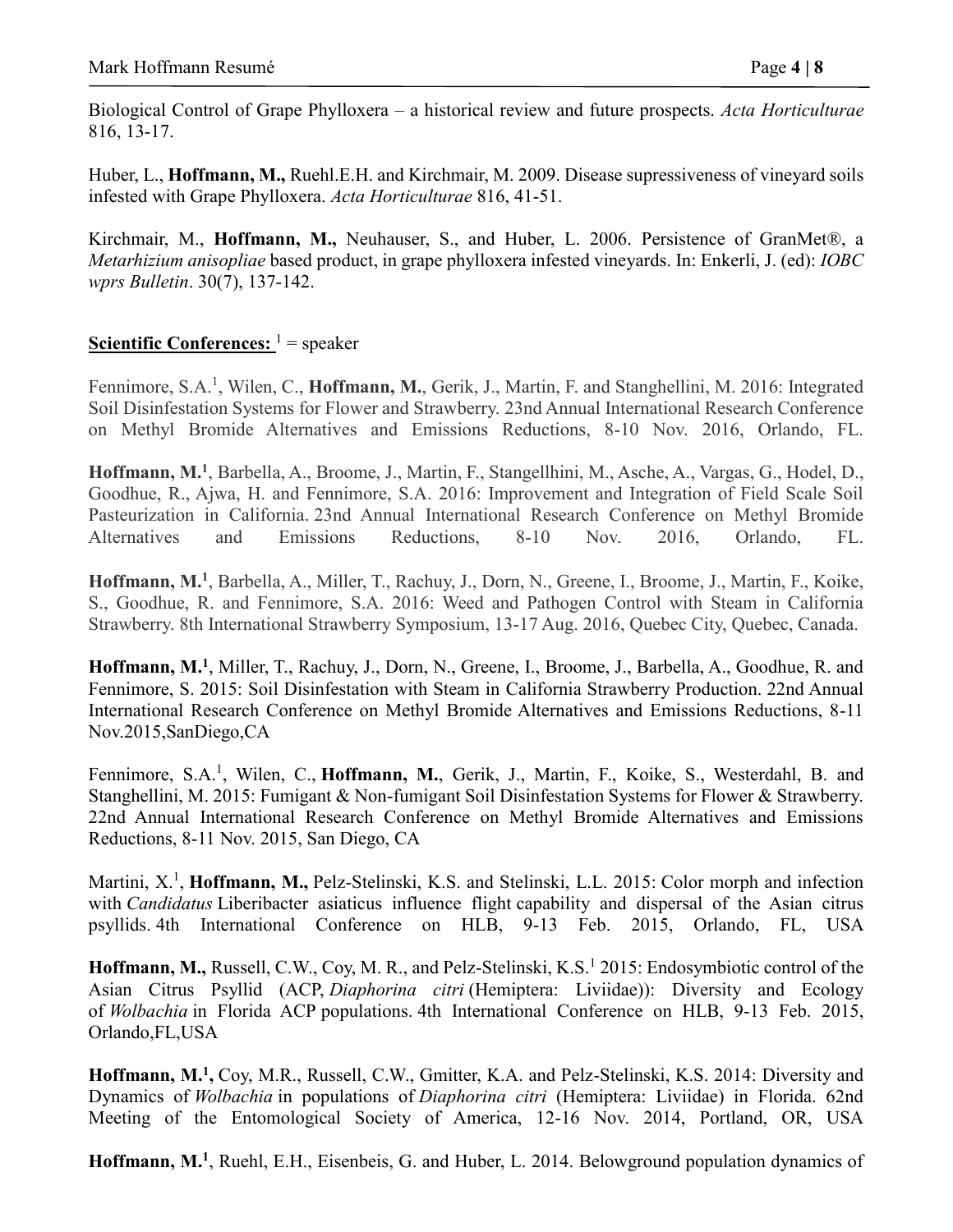grape phylloxera (*Daktulosphaira vitifoliae* Fitch, Phylloxeridae) in cool climate viticulture. Poster Presentation. 62nd Meeting of the Entomological Society of America, 12-16 Nov 2014, Portland, OR, USA

Hoffmann, M.<sup>1</sup>, Coy, M.R., Kingdom Gibbard, H.N. and Pelz-Stelinski, K.S. 2013: Spatial and sex related patterns of Wolbachia infection in populations of the Asian Citrus Psyllid (Diaphorina citri Kuwayama), detected by qPCR. Poster Presentation. 61st Meeting of the Entomological Society of America, 9-14 Nov. 2013, Austin, TX, USA

Kingdom Gibbard, H.N.<sup>1</sup>, Martini, X., Gibbard, C., **Hoffmann, M.,** Stelinski, L. and Pelz-Stelinski, K.S. 2013: Hiding in plain sight: The overwintering reservoir groves of *Diaphorina citri* Kuwayama (Hemiptera: Psyllidae). 61st Meeting of the Entomological Society of America, 9-14 Nov. 2013, Austin, TX, USA

**Hoffmann, M.1**, Ruehl, E.H., Huber, L. and Eisenbeis. G. 2010. A Quantitative Assessment of Root System Infesting Grape Phylloxera Population in Field. 5th int. Phylloxera Symposium. 19-21. Sept 2010, Vienna, Austria

Hoffmann, M.<sup>1</sup>, Huber, L., Kirchmair, M., E. Ruehl and Eisenbeis, G. 2010: Assessment of small woody root feeding insects in field, a root scanner based approach using grape phylloxera (*Dactulosphaira vitifoliae* Fitch, Hemiptera) as model organism. Poster presentation, 5th int. Symposium on Physiological Processes in Roots of Woody Plants, 8-12. Aug 2010, Victoria BC, Canada

Hoffmann, M.<sup>1</sup>, Huber, L., Ruehl, E. and Eisenbeis, G. 2009. Seasonal distribution of root system parameters of grape rootstock 5C (*Vitis riparia x Vitis berlandieri*), regarding the grape phylloxera population in field. 20th national meeting: "Oekophysiologie des Wurzelraumes (root zone physiology)", 17-18. September 2009, Lutherstadt-Wittenberg, Germany

Kirchmair M.<sup>1</sup>, **Hoffmann M.**, Neuhauser S. and Huber, L. 2008. The influence of soil management strategies on soil mycobiota and on disease suppressiveness of vineyard soils. 12th int. Congress of Mycology, 5-9. August 2008, Istanbul, Turkey

Huber, L., Hoffmann, M.<sup>1</sup>, Ruehl, E.H. and Kirchmair, M. 2007. Disease supressiveness of vineyard soils infested with Grape Phylloxera. 4th Int. Phylloxera Symposium, 20-21. Sept. 2007, Kestzhely, Hungary

Kirchmair, M.1, Neuhauser, S., **Hoffmann, M.**, Strasser, H. and Huber, L. 2007. Biological Control of Grape Phylloxera, a historical review and future prospects. 4th int. Phylloxera Symposium, 20-21. Sept 2007, Kestzhely, Hungary

#### **Extension:**

#### *Publications:*

**Hoffmann, M.**, Ruehl, E.H. and Presser, C. 2012. Ein Leitfaden zur Identifikation von Wurzelschimmel (*Roesleria subterranea* (Weinm.) Redhead) in Ertragsanlagen. Deutsches Weinmagazin 9/2012:16-19. *engl.: "Guidelines to identify grape root rot (Roesleria subterranea (Weinm.) Redhead) in vineyards" German Wine Magazine 9/2012:16-19.*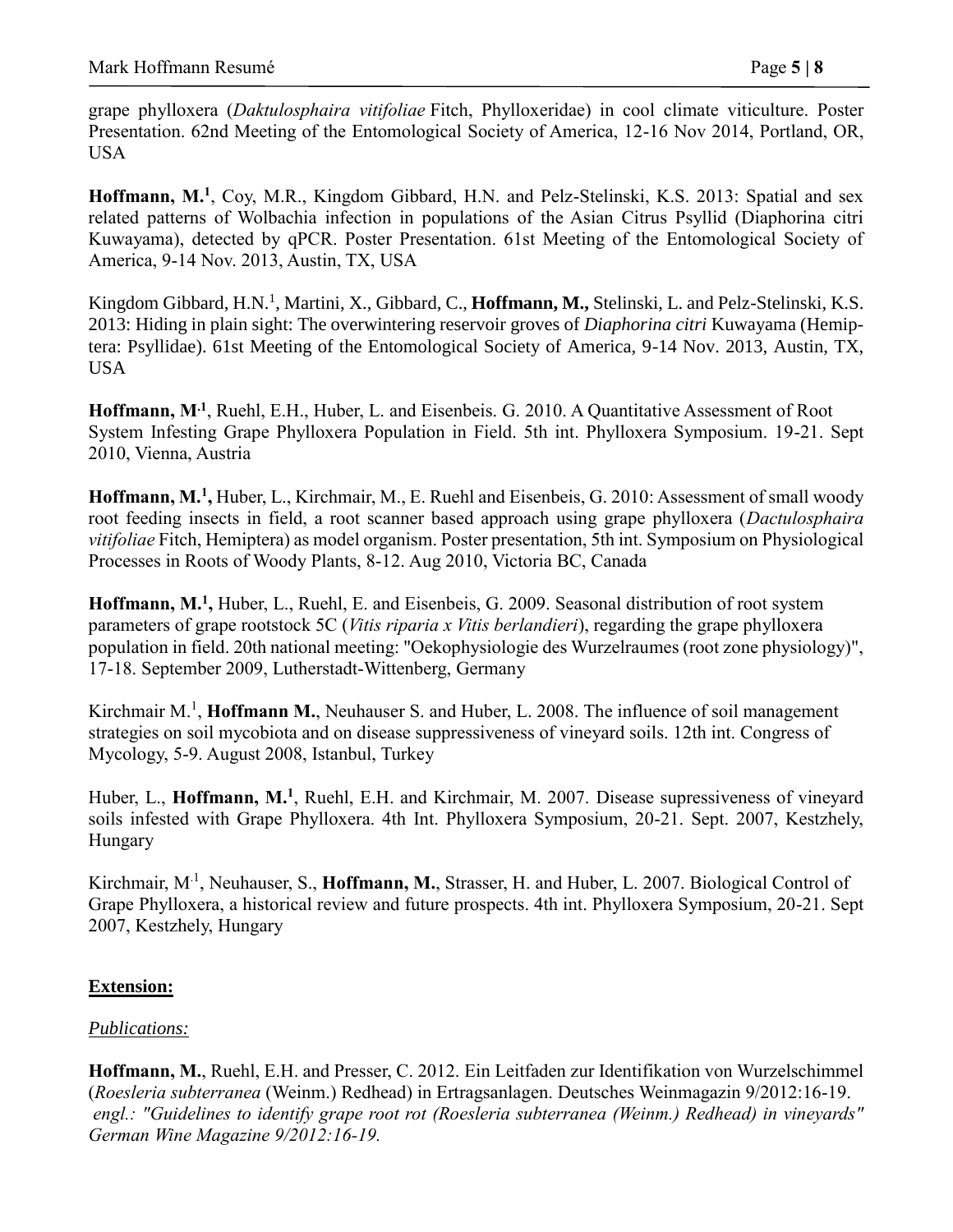**Hoffmann, M.** and Ruehl, E.H. 2010. Fragen zur Verbreitung des Wurzelschimmelerregers *Roesleria subterranea (*Weinm.) Redhead. Deutsches Weinmagazin 16/17/2010:43. *engl.: "Questions regarding the distribution of grape root rot Roesleria subterranea (Weinm.) Redhead".* 

*German Wine Magazine. 16-17/2010:43.*

Huber, L., Eisenbeis, G, **Hoffmann, M**., Neuhauser, S., Porten, M. and Ruehl, E.H. 2006. Absterbeerscheinungen und Kümmerwuchs verursacht durch den Wurzelschimmelerreger *Roesleria subterranea* (Weinm.) Redhead. Deutsches Weinmagazin. 03/2006:25-31. *engl.: "Dieback caused by grape root rot Roesleria subterranea (Weinm.) Redhead." German Wine Magazine.03/2006:25-31.*

Huber, L., Eisenbeis, G., **Hoffmann, M.,** Neuhauser, S., Porten, M. and Ruehl, E.H. 2006. Wurzelschimmel, verborgene Gefahr im Untergrund. Die Winzer-Zeitschrift. April 2006:34-35. *engl.: "Grape root rot, belowground danger " Winegrower Journal. 04/06:34-35.*

Huber, L., Eisenbeis, G., **Hoffmann, M.,** Neuhauser, S., Porten, M. and Ruehl, E.H. 2006. Bekämpfung des Wurzelschimmels. Die Winzer-Zeitschrift. Mai 2006:35-37. *engl: "Control of grape root rot". Winegrower Journal. 05/06:35-37.*

#### *Book Chapters:*

**Hoffmann, M.,** Huber, L. and Ruehl, E.H. 2013. Wurzelschimmel an Reben (*Roesleria subterranea* (Weinm.) Redhead) - Biologie, Vorkommen und mögliche Ursachen. Deutsches Weinbaujahrbuch 2012. *engl.: "Grape root rot (Roesleria subterranea (Weinm.) Redhead – Biology, Distribution and possible causes" Annuals of German Viticulture 2012.* 

**Hoffmann, M.**, Huber, L., Ruehl, E.H. and Eisenbeis, G. 2011. Morphologische Wurzelsystemparameter bei Unterlagsreben der Sorte 5C (*Vitis riparia* x *Vitis berlandieri*) unter Berücksichtigung der Reblauspopulation (*Daktulosphaira vitifoliae* Fitch) und der Bodentemperatur. Merbach, W., Ruppel, S. and Augustin, J. (eds.): Mitteilungen Agrarwissenschaften Bd.18:43-51.

*engl.: "Moprhological Root System Parameters of grape rootstocks 5C (Vitis riparia x Vitis berlandieri), considering grape phylloxera population (Daktulosphaira vitifoliae Fitch) and soil temperature. In: Merbach, W., Ruppel, S. and Augustin, J. (eds): Notification of Agricultural Sciences. 2011. 18:43-51.*

### *Meetings*:  $1 = \text{speaker}$

**Hoffmann, M.<sup>1</sup>** 2017: NCSU Grape and Muscadine Extension Program: Grape and Wine Summit, Greensboro, NC, 18<sup>th</sup> July 2017, Greensboro, NC.

**Hoffmann, M.<sup>1</sup>(Organizer)** and Fennimore, S.A. 2017: 2nd California Soil Management Meeting: Value of Agricultural Land. 2nd Feb. 2017, Salinas, CA.

Hoffmann, M.<sup>1</sup>, Rachuy, J., Ajwa, H. and Fennimore, S.A.<sup>1</sup> 2016: Evaluation of Steam and Dominus. Strawberry Field Day at the USDA Farm, 2nd June 2016, 1572 Old Stage Rd, Salinas, CA.

**Soil Management Meeting in Salinas, CA. 1st Soil Management Meeting, 5 Feb. 2016, Salinas, CA.**

Hoffmann, M.<sup>1</sup> (Organizer) and Fennimore, S.A. 2016: Introduction to the 1<sup>st</sup> Soil Management Meeting in Salinas.  $1^{st}$  Soil Management Meeting,  $6^{th}$  February 2016, Salinas, CA, USA